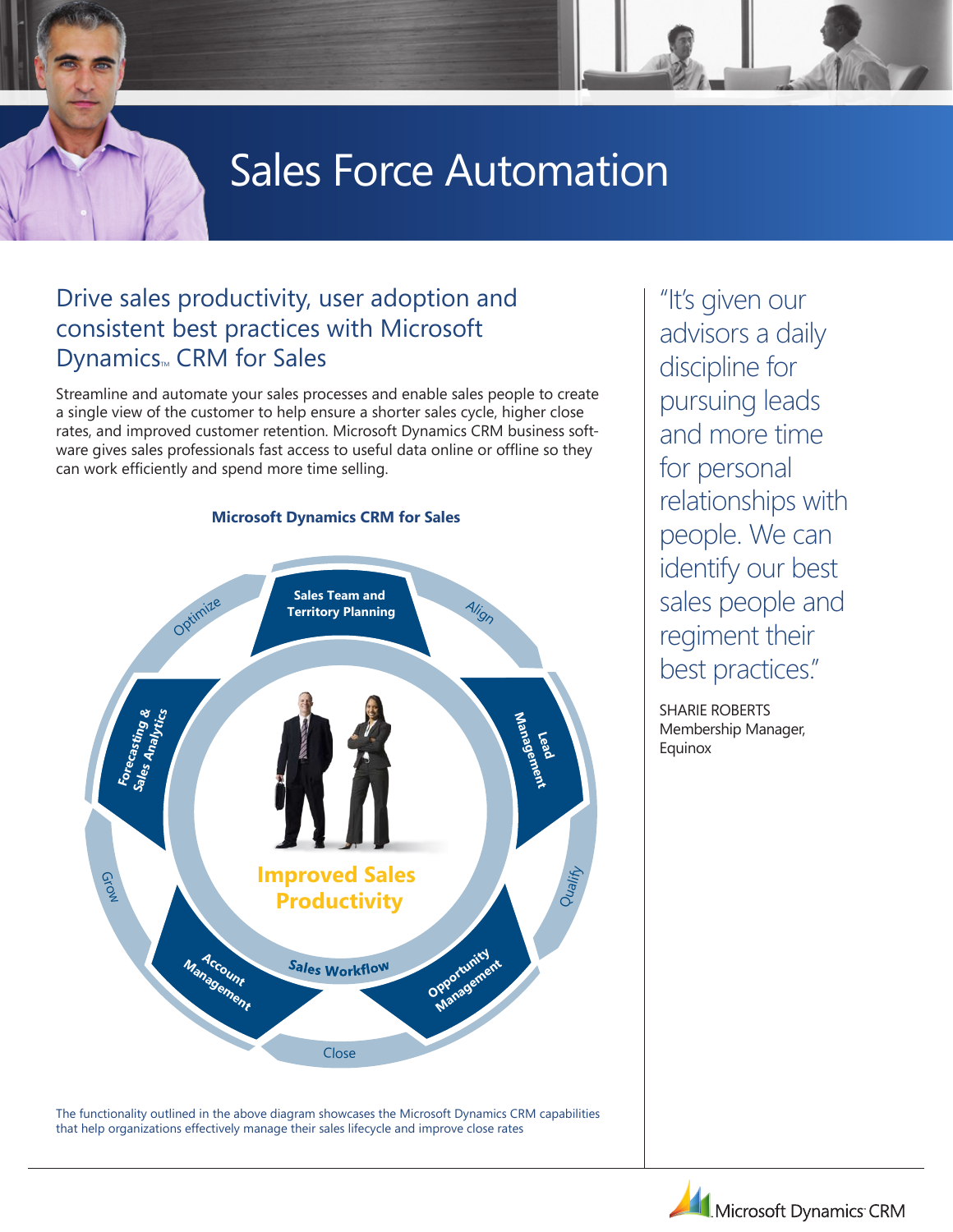"One of the things that really attracted us to Microsoft Dynamics CRM is that, combined with Microsoft Outlook, it's just like one product. In anything else, you'd be duplicating efforts in two separate products."

> Karen Playfair Director of Finance, Tourism Whistler

#### Manage Work More Easily

Offer customer relationship management (CRM) functionality as a natural extension of Microsoft® Office Outlook® 2007 messaging and collaboration client. Manage customer e-mail, appointments, tasks, and contacts from a single business application.

#### Understand Your Customers Better

Create a centralized, customizable view of your customer's preferences, relationships, and activity history to better understand and meet their needs.

#### Improve Sales Qualification

Spend time with the right leads and prospects. Establish consistent follow-up processes and automate sales activities with powerful system workflow.

#### Increase Sales Success

Shorten the sales cycle and improve win rates with lead and opportunity management, automated lead routing, sales process management, and competitor tracking.

#### Keep Customers Informed

Use simple, wizard-driven sales and marketing features to keep your sales prospects and customers informed of new product and service offerings.

#### Analyze Sales Performance

Use flexible reporting to forecast sales, measure business activity and performance, track sales and service success, and identify trends, problems, and opportunities.

#### Drive Successful Customer Interactions

**Work in a familiar user interface:** Manage and monitor all your interactions within a single business application. Automatically synchronize Office Outlook 2007 e-mail, calendar, tasks, and contacts with your Microsoft Dynamics CRM database. Automatically convert e-mail messages into contacts, leads, and opportunities.

**Target your communications:** Use customizable templates to create and send e-mail messages to targeted prospects and customers. Quickly create and send communications using Microsoft Office Word 2007 Mail Merge.

**Work away from the office**: Access robust functionality offline or work from virtually any location using the Web client or a wide variety of Pocket PC devices with Microsoft Windows Mobile® software. Update records, study customer data, carry out analysis, and print quotes even when working offline.

**Improve data quality:** Automatically detect and remove duplicate records to ensure the quality of your customer data.

**Do business globally:** Compete effectively for global deals and track sales information in multiple languages, currencies, and time zones seamlessly.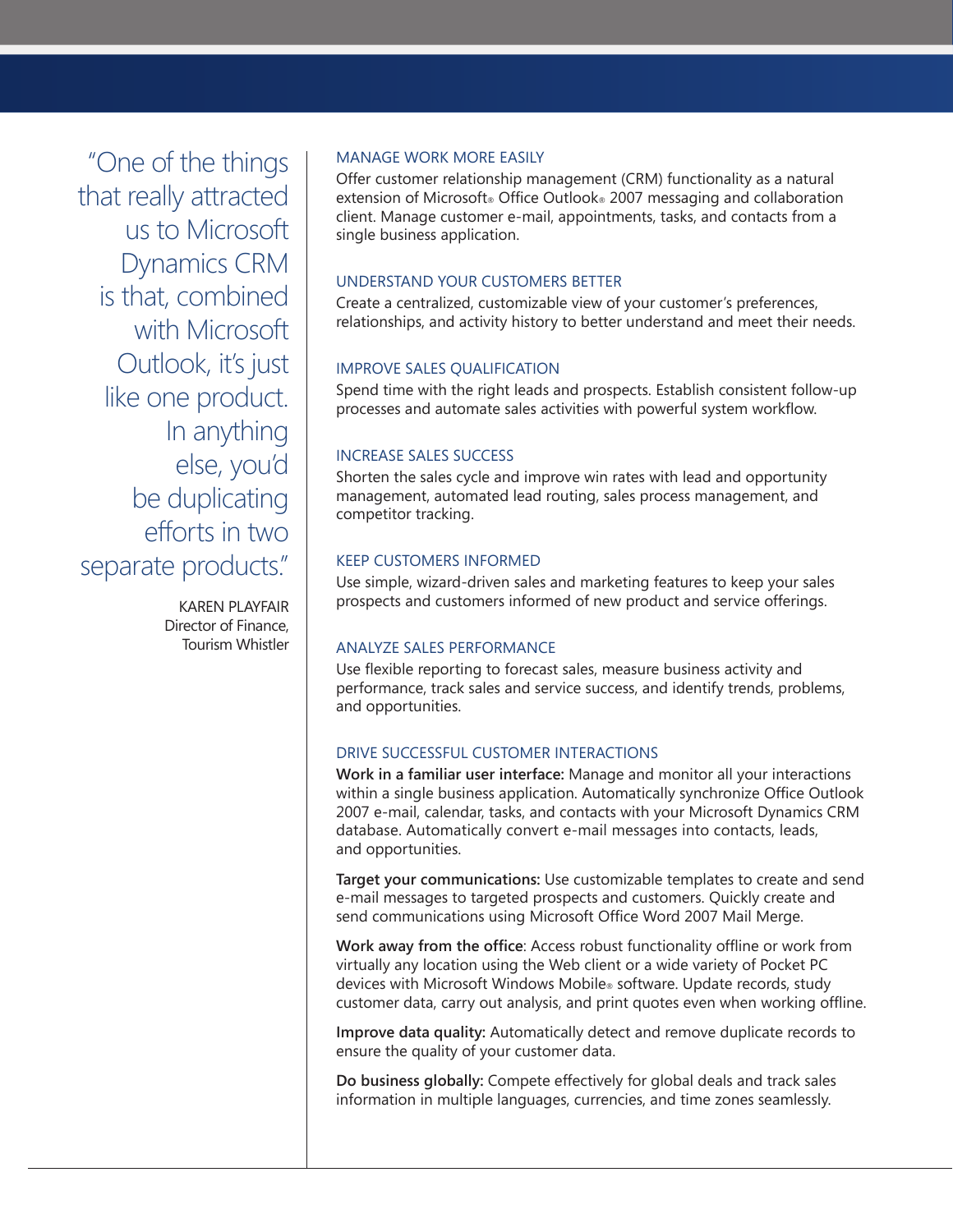#### Gain a Comprehensive View of Sales Data

**Gain a complete view of the customer:** View and manage account activity and history, including contact information, attributes, meeting notes, attachments, communications, open proposals, and purchased products.

**Find information quickly:** Use Advanced Find and global search to instantly zero in on key nuggets of information.

**Make the right offers:** Effortlessly track all interactions, offers, orders, contracts, and relationships associated with your account so that you can offer the right product or service at the right time.

**Uncover hidden opportunities:** Intuitively track relationships between customers, partners, influencers, and suppliers so you can uncover new opportunities. Understand and leverage complex business scenarios with enhanced support for many-to-many relationships.

| Mail<br>$\alpha$                                                                                                                                                                                                                                                                                                                                                     | Accounts - Microsoft Dynamics CRM                          |              |                                    |             |
|----------------------------------------------------------------------------------------------------------------------------------------------------------------------------------------------------------------------------------------------------------------------------------------------------------------------------------------------------------------------|------------------------------------------------------------|--------------|------------------------------------|-------------|
| <b>Favorite Folders</b><br>灸                                                                                                                                                                                                                                                                                                                                         |                                                            |              |                                    |             |
| <b>Call Inbox</b>                                                                                                                                                                                                                                                                                                                                                    | Search for records                                         | ا هر         | View: My Active Accounts           | Ξ           |
| C) Unread Mail<br>Sent Items                                                                                                                                                                                                                                                                                                                                         | Ditew 4 3 5 9 V 3 3 9 Greate Quick Campaign - More Actions |              |                                    |             |
| <b>Mail Folders</b>                                                                                                                                                                                                                                                                                                                                                  | Account Name -<br>п                                        | Main Phone   | Address 1: City<br>Primary Contact | E-mail (P2) |
| 击                                                                                                                                                                                                                                                                                                                                                                    | A Bike Store                                               | \$\$5-0136   | Renton                             |             |
| O All Mail Items<br>٠<br>$\overline{\phantom{a}}$<br>al Deleted Rems                                                                                                                                                                                                                                                                                                 | <b>Active Cycling</b><br><b>SH</b><br>ь                    | \$\$5-0135   | Dallas                             |             |
| <b>Marketing</b><br><b>E Resource Center</b><br><b>El Cas Sales</b><br><b>El Service</b><br><b>El Settings</b><br><b>ED Workplace</b><br><b>El Customers</b><br>Accounts<br>Contacts<br><b>E My Work</b><br>Activities<br>Announcements<br><b>Articles</b><br>Duplicate Detection<br><b>Imports</b><br>Queues<br>Reports<br>7.1177<br><b>Mail</b><br>- 4<br>Calendar | <b>D</b><br><b>Advanced Bike Components</b>                | 555-0162     | Santa Cruz                         |             |
|                                                                                                                                                                                                                                                                                                                                                                      | Affordable Sports Equipment                                | 555-0174     | Lynnwood                           |             |
|                                                                                                                                                                                                                                                                                                                                                                      | All Cycle Shop<br>レー                                       | 555-0145     | Los Angeles                        |             |
|                                                                                                                                                                                                                                                                                                                                                                      | Amazing sports store                                       | 555-0197     | Redmond                            |             |
|                                                                                                                                                                                                                                                                                                                                                                      | Amuzing bikes                                              | 555-0131     | Redmond                            |             |
|                                                                                                                                                                                                                                                                                                                                                                      | Another Bicycle Company<br>Þ B                             | 555-0127     | Missoula                           |             |
|                                                                                                                                                                                                                                                                                                                                                                      | <b>P</b> B<br>Astonishing bikes                            | 555-0135     | Redmond                            |             |
|                                                                                                                                                                                                                                                                                                                                                                      | k fil<br>Basic Bike Company                                | 555-0116     | Phoenix                            |             |
|                                                                                                                                                                                                                                                                                                                                                                      | <b>Best o' Bikes</b>                                       | 555-0135     | Daly City                          |             |
|                                                                                                                                                                                                                                                                                                                                                                      | Bicycle Accessories and Kits                               | \$\$\$-0171  | Newport Beach                      |             |
|                                                                                                                                                                                                                                                                                                                                                                      | Big-Time Bike Store                                        | \$\$\$-0178  | Lebanon                            |             |
|                                                                                                                                                                                                                                                                                                                                                                      | <b>Bike Boutique</b>                                       | \$\$\$-013\$ | Port Orchard                       |             |
|                                                                                                                                                                                                                                                                                                                                                                      | Bike Dealers Association                                   | SSS-0197     | Belingham                          |             |
|                                                                                                                                                                                                                                                                                                                                                                      | <b>Bike Experts</b>                                        | \$\$5-0129   | <b>West Covina</b>                 |             |
|                                                                                                                                                                                                                                                                                                                                                                      | <b>Bike Products and Accessories</b>                       | \$\$5-0134   | Mil Valey                          |             |
|                                                                                                                                                                                                                                                                                                                                                                      | k G<br><b>Bike Universe</b>                                | 555-0158     | <b>Round Rock</b>                  |             |
|                                                                                                                                                                                                                                                                                                                                                                      | ⊵ ⊯<br><b>Bike-o-maniac store</b>                          | 555-0165     | Seattle                            |             |
|                                                                                                                                                                                                                                                                                                                                                                      | 上国<br><b>Blics unlimited</b>                               | 555-0133     | Seattle                            |             |
| & Contacts                                                                                                                                                                                                                                                                                                                                                           | P ⊞<br>Black Sports Goods                                  | 555-01-40    | Mami                               | ٠           |

Take a holistic and coordinated approach to the management of customers.

#### Manage and Automate Sales Processes

**Improve lead handling and routing:** Easily promote qualified leads to new opportunities with a single click. Automatically deliver the right lead to the right person according to product, territory, dollar amount, or any other criteria.

**Manage quotes and orders:** Easily create quotes, convert them to orders, then track and manage them throughout their life cycle from proposals to invoices.

**Manage territories:** Create territories for salespeople, enabling them to manage and evaluate territory-based sales processes and results.

**Manage sales and marketing lists:** Import purchased lists to fuel your sales efforts. Measure effectiveness and maintain lists for annual sales campaigns.

**Manage contracts:** Easily add, edit, and track contracts associated with individuals or companies, including maintenance contracts and renewal notifications.

"As the CEO of a global company, **Microsoft** Dynamics CRM allows me to log in to all of our remote sites to get a snapshot of what's going on. I can get a snapshot of what any of my business units are doing, real time, any day of the week."

Nathan Buzza CEO, Commtech Wireless